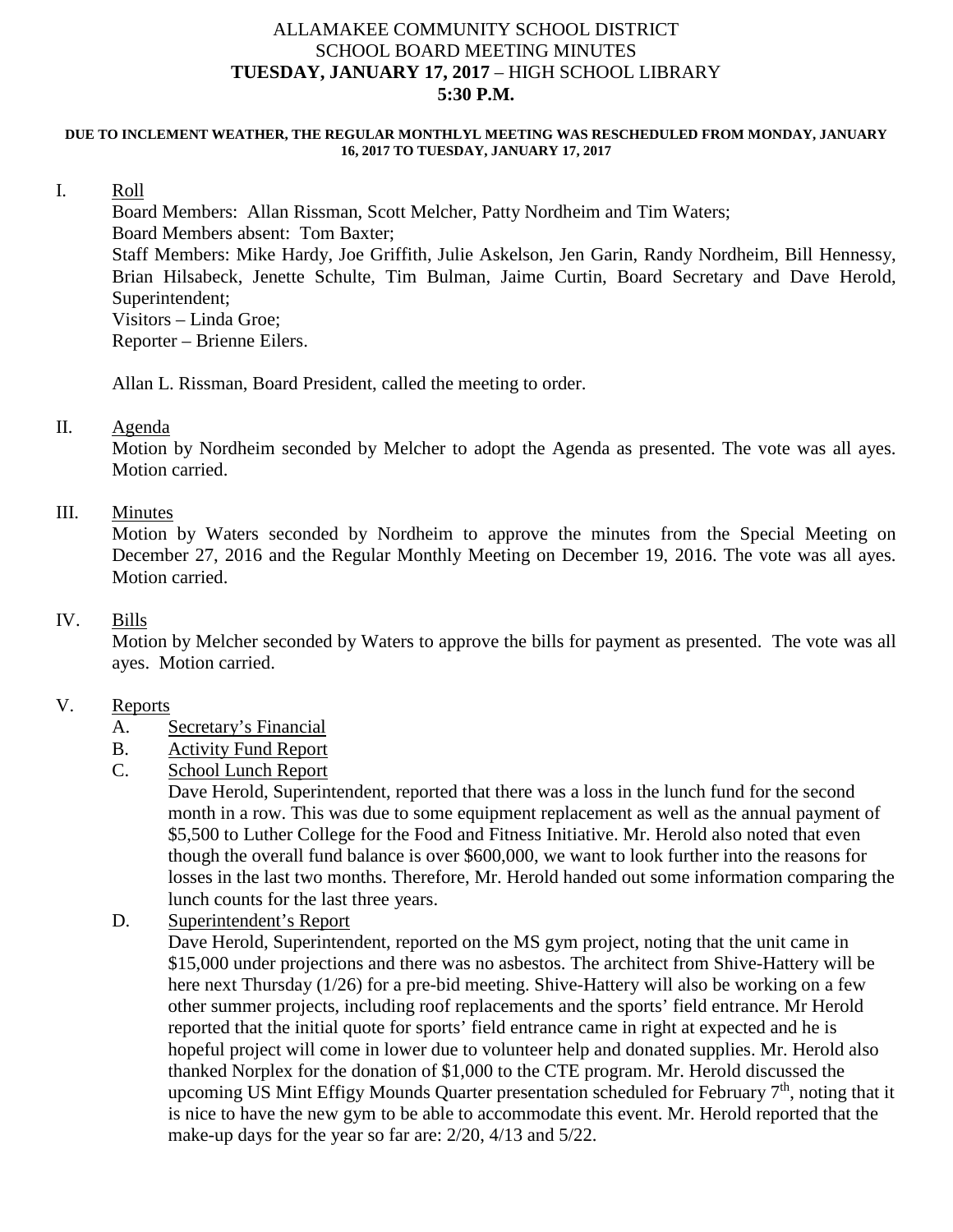## E. Principals' Reports

Julie Askelson, Waterville Elementary Principal, reported on the importance of the Iowa Assessments that will take place in all 3 elementaries and Middle School in the next two weeks. Joe Griffith, East/West Elementary Principal, reported on FAST (early literacy) testing, noting this testing for kindergarten thru 6<sup>th</sup> grade will begin after the Iowa Assessments are complete. Jen Garin, Middle School Principal, reported on semester awards given the first week of January, the upcoming Middle School dances and play try-outs being held this week. Ms. Garin noted that the Middle School will be putting on two 45 minute/1 hour plays.

Brian Hilsabeck, High School Assistant Principal/Activities Director, reported on the make-up schedule due to cancellations, noting there will be girls' basketball on 2/4, boys' basketball on 1/30 and bowling on 1/31. Mr. Hilsabeck said he worked with Mrs. Wild to move the speech earlier in the day on 2/4 so they can be back for the girls' basketball game. He also reported on the upcoming Conference wrestling tournament to be held on 1/28.

Dr. Mike Hardy, High School Principal, reported on a new assessment tool (MAP – Measures of Academic Progress). Dr. Hardy noted the plan is to start the MAP assessment when the student is in  $8<sup>th</sup>$  grade. Dr. Hardy also reported on the additional monitoring that they have already been doing, noting that during the fall semester they had identified 58 failing students and of those 58 students, 30 students ended up passing the course.

- F. Curriculum Report
- G. Building and Grounds Report

Bill Hennessy, Buildings and Grounds Director, reported that the materials have been ordered to clean up the East Elementary vandalism and he is working on getting pricing together for heating issues at East Elementary.

- H. Technology Report
- I. Food Service Report
- J. Transportation Report

Randy Nordheim, Transportation Director, reported the experience and knowledge that our route drivers have, noting it has been 3 years since we have replaced route drivers.

- K. 21<sup>st</sup> Century Report
- L. Other

Motion by Nordheim seconded by Melcher to approve the Secretary's Financial Report, Activity Fund Report, School Lunch Report, Superintendent's Report, Principal's Reports, Buildings and Grounds Report, and Transportation Report as presented. The vote was all ayes. Motion carried.

# VI. Communications

- A. Information
	- 1. Vehicle Mileage Report Informational
- B. Visitors

Allan L. Rissman, Board President, welcomed the visitors and asked if there was anything anyone wished to comment on the agenda. No comments were made.

VII. Old Business - None

## VIII. New Business

- A. Personnel: (All staff recommended for hiring is pending a background check.)
	- 1. Recommendation to approve staff for the 21<sup>st</sup> Century After School Program.